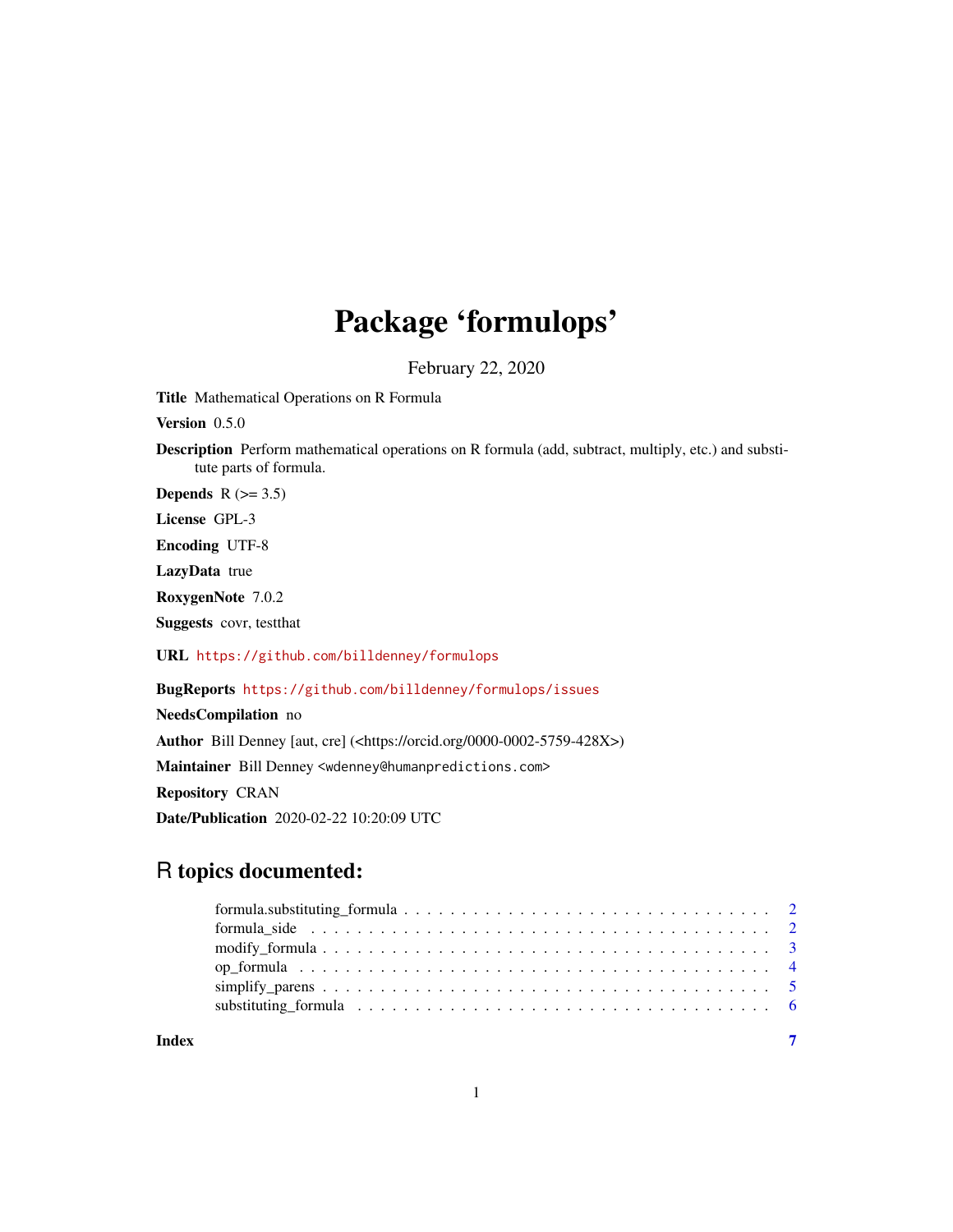```
formula.substituting_formula
```
*Convert a substituting\_formula object into a regular formula.*

#### Description

Convert a substituting\_formula object into a regular formula.

#### Usage

```
## S3 method for class 'substituting_formula'
formula(x, \ldots)
```
#### Arguments

|          | the substituting_formula object |
|----------|---------------------------------|
| $\cdots$ | Ignored                         |

#### Value

A formula with values substituted.

| formula_side | Extract formula parts |
|--------------|-----------------------|
|              |                       |

#### Description

Extract formula parts

#### Usage

get\_lhs(x)

get\_rhs(x)

#### Arguments

```
x A formula (or something that can be coerced to a formula) to extract a part from
```
#### Value

The requested part of the formula as a name or call or NULL if it does not exist.

#### Functions

- get\_lhs: Extract the left hand side (NULL for one-sided formula).
- get\_rhs: Extract the right hand side.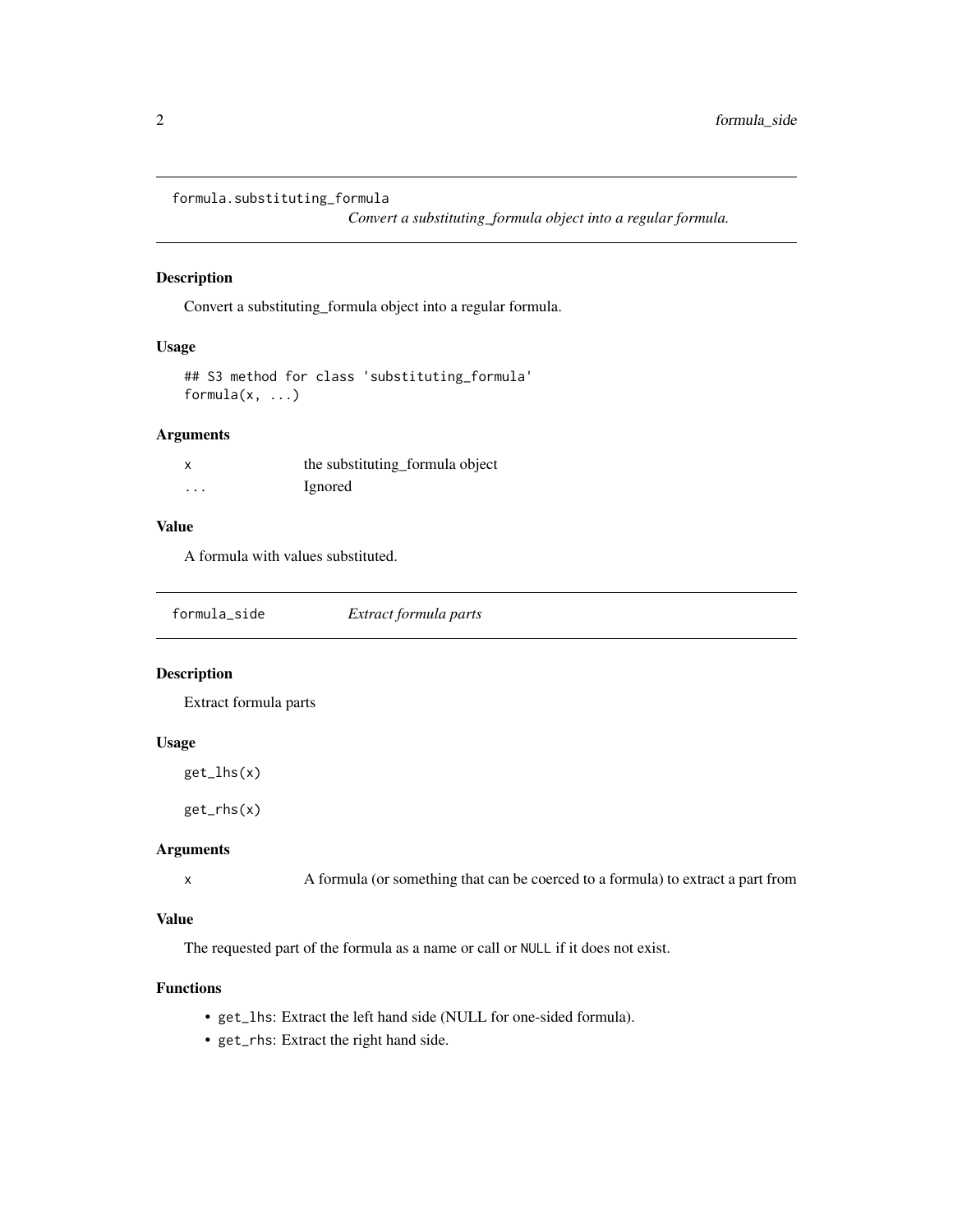<span id="page-2-0"></span>

#### **Description**

Modify a formula by finding some part of it and replacing it with a new value.

#### Usage

```
modify_formula(formula, find, replace, add_parens = FALSE)
```
#### Arguments

| formula    | The formula to modify (may also be a call)                                                    |
|------------|-----------------------------------------------------------------------------------------------|
| find       | A call or name (or list thereof) to search for within the formula                             |
| replace    | A call or name (or list thereof) to replace the find values                                   |
| add_parens | Add parentheses if replace is not a name or if it is not already something in<br>parentheses? |

#### Details

Replacement occurs at the first match, so if the replacement list would modify something in the find list, that change will not occur (make two calls to the function for that effect). See the "Replacement is not sequential" examples below.

A special call can be used to expand a formula. If an expansion of arguments is desired to change a single function argument to multiple arguments, 'formulops\_expand()' can be used. (See the examples.)

#### Value

formula modified

#### Examples

```
modify_formula(a~b, find=quote(a), replace=quote(c))
modify_formula(a~b, find=quote(a), replace=quote(c+d))
modify_formula(a~b/c, find=quote(b/c), replace=quote(d))
# Replacement is not sequential
modify_formula(a~b/c, find=list(quote(b/c), quote(d)), replace=list(quote(d), quote(e)))
modify_formula(a~b/c+d, find=list(quote(b/c), quote(d)), replace=list(quote(d), quote(e)))
# Expanding arguments to functions is possible
modify_formula(a~b(c), find=quote(c), replace=quote(formulops_expand(d, e)))
```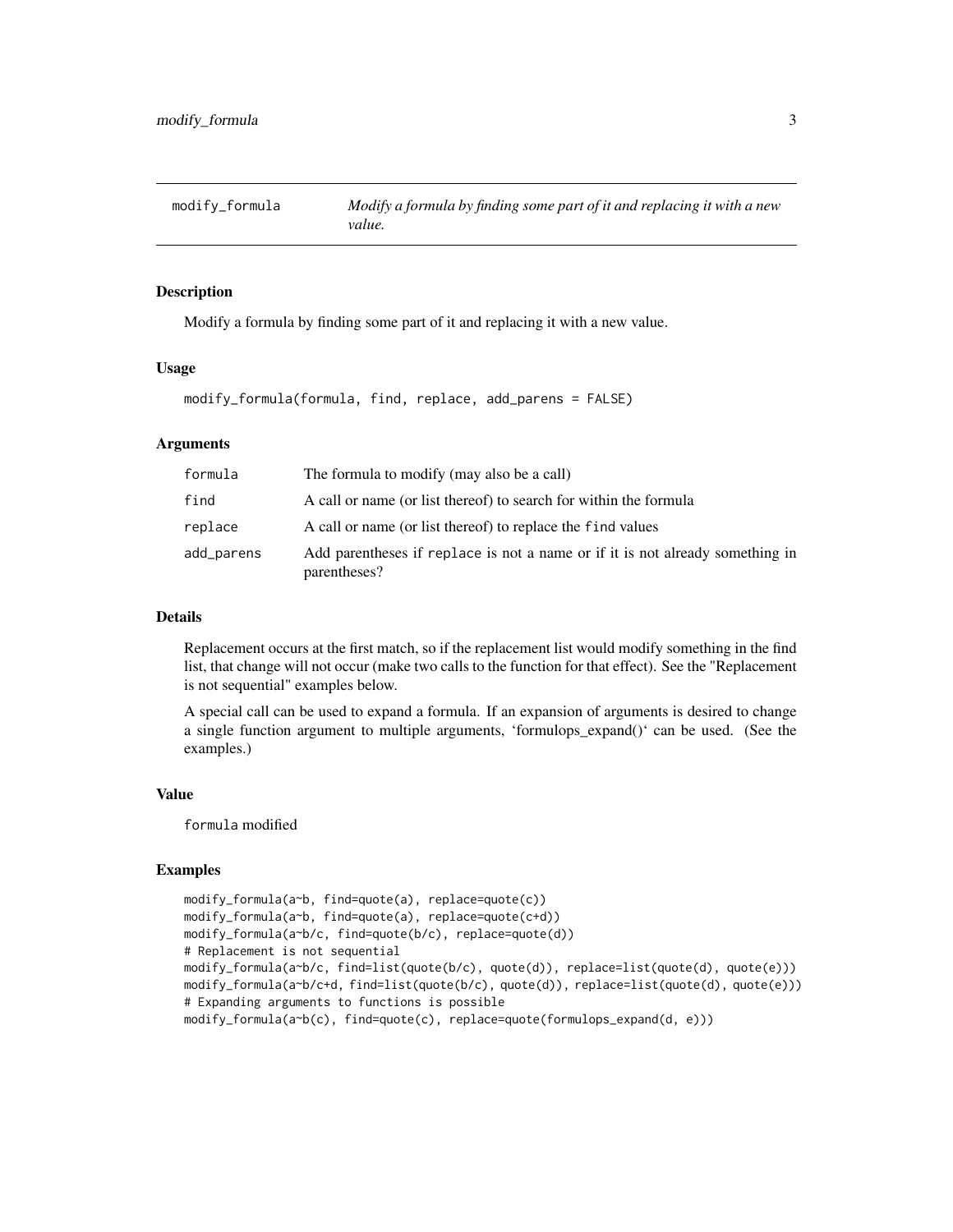<span id="page-3-0"></span>

#### **Description**

Perform a mathematical operation on two formula

#### Usage

```
op_formula(op, e1, e2)
multiply_formula(e1, e2)
divide_formula(e1, e2)
add_formula(e1, e2)
subtract_formula(e1, e2)
## S3 method for class 'formula'
Ops(e1, e2)
## S3 method for class 'formula'
```
 $Math(x, \ldots)$ 

#### Arguments

| op                                      | The operation to perform either as a name or something that can be coerced into |
|-----------------------------------------|---------------------------------------------------------------------------------|
| a name.                                 |                                                                                 |
| The formulae to operate on<br>e1. e2. x |                                                                                 |
| Ignored.<br>$\cdot$                     |                                                                                 |

#### Details

The method for combination depends if the two formula are one- or two-sided.

If both formula are one-sided, the right hand side (RHS) of both are added together with additional parentheses added, if parentheses appear to be needed. If both formula are two-sided, the left hand side (LHS) and RHS are separately added. If one formula is one-sided and the other is two-sided, the LHS is selected from the two-sided formula and the RHS follows rules as though two one-sided formula were added.

multiply\_formula Multiply two formula (identical to  $(a<sup>th</sup>) * (c<sup>th</sup>)$ )

divide\_formula Divide two formula (identical to (a~b) / (c~d)

add\_formula Add two formula (identical to  $(a<sup>th</sup>) + (c<sup>th</sup>)$ )

subtract\_formula Multiply two formula (identical to (a~b) -(c~d)

Ops.formula Supports generic binary operators and a couple of unary operators (see ?Ops).

Math.formula Supports generic unary operators (see ?Math).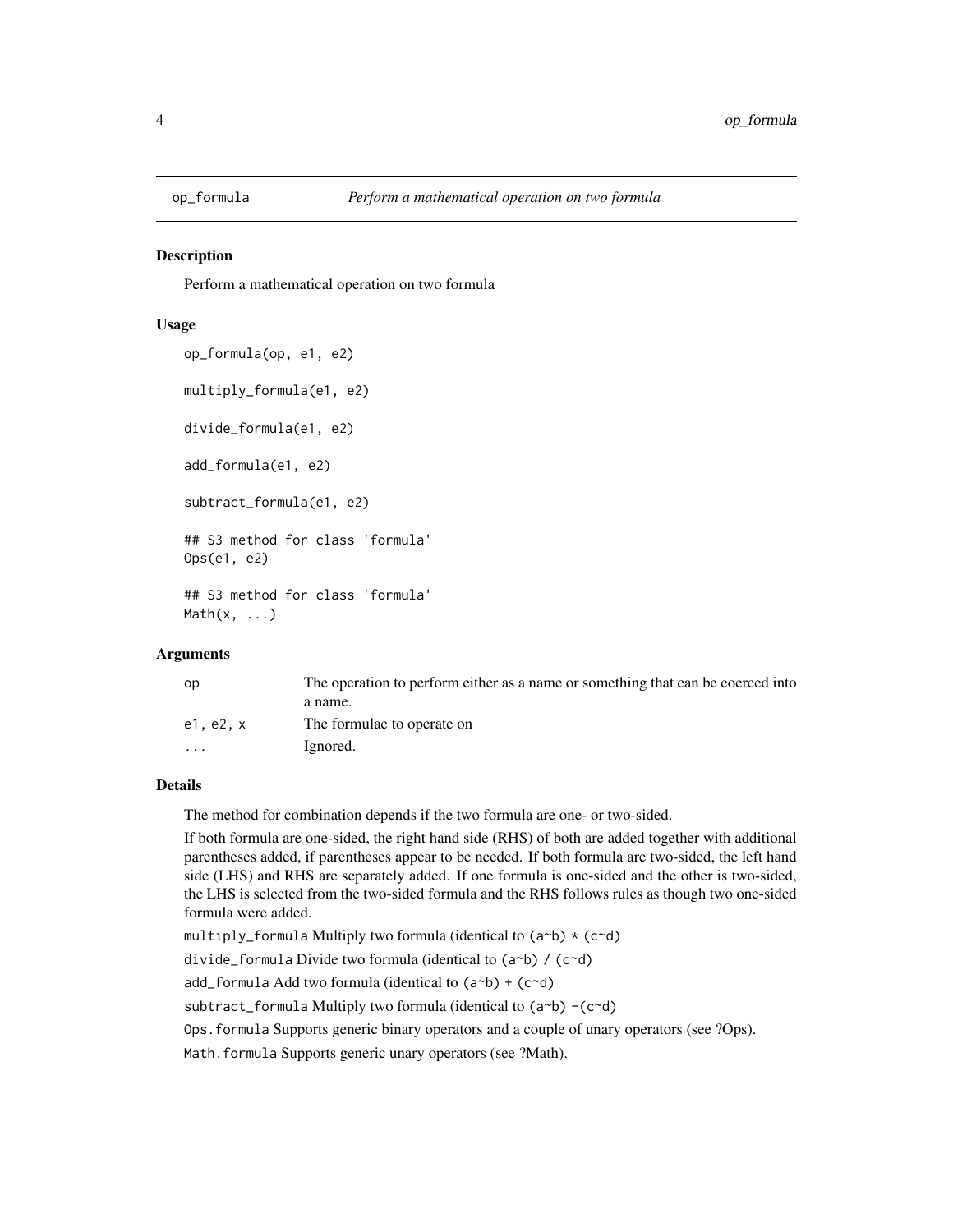<span id="page-4-0"></span>simplify\_parens 5

#### Value

e1 and e2 combined by the operation with the environment from e1. See Details.

#### Examples

```
op_formula("+", a~b, c~d)
op_formula("+", a~b, ~d)
op_formula("+", ~b, c~d)
op_formula("+", ~\sim b, ~\sim d)op_formula("-", a~b)
op_formula("-", -a~b) # Dumb, but accurate
op_formula("-", -a~b, c~-d) # Dumb, but accurate
```
log(a~b)

simplify\_parens *Remove extraneous parentheses from a formula.*

#### Description

Remove extraneous parentheses from a formula.

#### Usage

simplify\_parens(x)

#### Arguments

x The formula (or call) to simplify

#### Value

The simplified formula

#### Examples

simplify\_parens(((a))~((b+c)))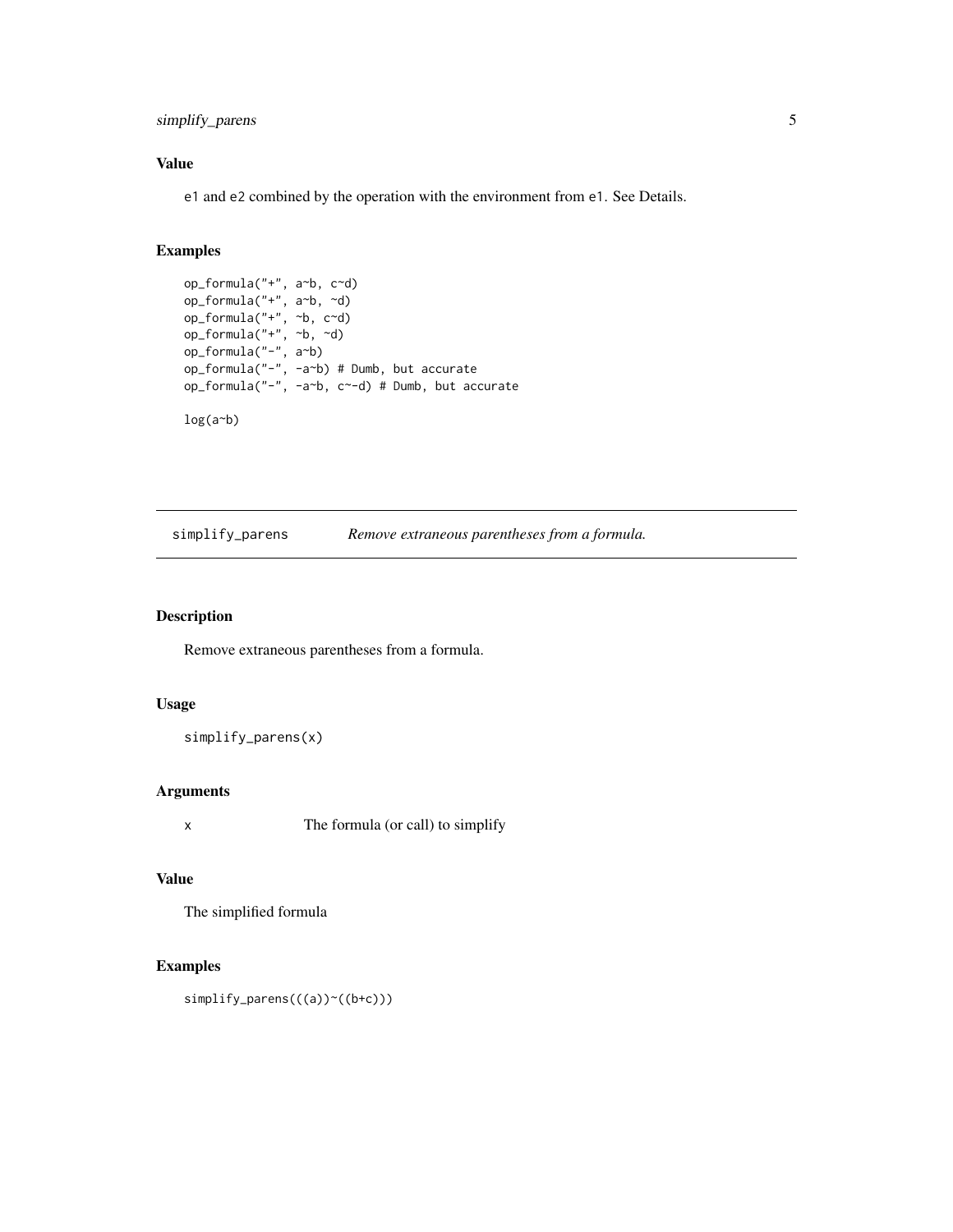<span id="page-5-0"></span>substituting\_formula *A substituting formula helps clarify a formula where the parameters are more simply described in separate formulae.*

#### Description

A substituting formula helps clarify a formula where the parameters are more simply described in separate formulae.

#### Usage

```
substituting_formula(x, ...)
```
as\_substituting\_formula(x, substitutions)

#### Arguments

| X                       | The base formula                                           |
|-------------------------|------------------------------------------------------------|
| $\cdot$ $\cdot$ $\cdot$ | Supporting formula of the form $x1 \sim x2 + x3 \times x4$ |
|                         | substitutions A list of supporting formula.                |

#### Details

Formula are substituted in order. Substitutions may not have the same left hand side.

#### Value

A substituting\_formula object which may be coerced into a single formula with an as.formula() method or printed as a list of formulae.

#### Functions

• as\_substituting\_formula: Generate and check substituting\_formula

#### Examples

```
foo <- substituting_formula(y~x1+x2, x1~x3*x4, x2~x5/x6+x7)
as.formula(foo)
```